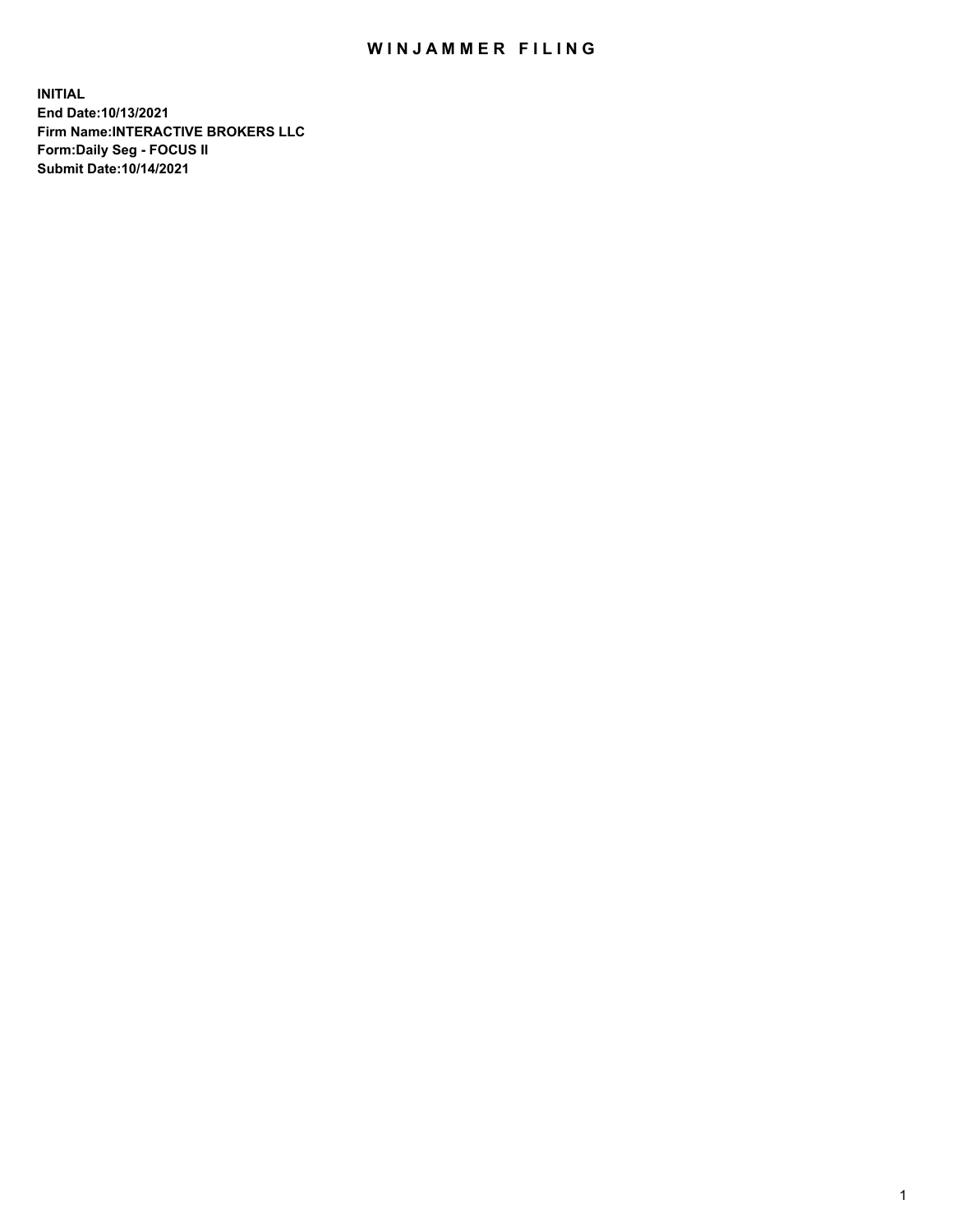**INITIAL End Date:10/13/2021 Firm Name:INTERACTIVE BROKERS LLC Form:Daily Seg - FOCUS II Submit Date:10/14/2021 Daily Segregation - Cover Page**

| Name of Company                                                                                                                                                                                                                                                                                                                | <b>INTERACTIVE BROKERS LLC</b>                                                                           |
|--------------------------------------------------------------------------------------------------------------------------------------------------------------------------------------------------------------------------------------------------------------------------------------------------------------------------------|----------------------------------------------------------------------------------------------------------|
| <b>Contact Name</b>                                                                                                                                                                                                                                                                                                            | James Menicucci                                                                                          |
| <b>Contact Phone Number</b>                                                                                                                                                                                                                                                                                                    | 203-618-8085                                                                                             |
| <b>Contact Email Address</b>                                                                                                                                                                                                                                                                                                   | jmenicucci@interactivebrokers.c<br>om                                                                    |
| FCM's Customer Segregated Funds Residual Interest Target (choose one):<br>a. Minimum dollar amount: ; or<br>b. Minimum percentage of customer segregated funds required:% ; or<br>c. Dollar amount range between: and; or<br>d. Percentage range of customer segregated funds required between:% and%.                         | $\overline{\mathbf{0}}$<br>$\overline{\mathbf{0}}$<br>155,000,000 245,000,000<br>0 <sub>0</sub>          |
| FCM's Customer Secured Amount Funds Residual Interest Target (choose one):<br>a. Minimum dollar amount: ; or<br>b. Minimum percentage of customer secured funds required:%; or<br>c. Dollar amount range between: and; or<br>d. Percentage range of customer secured funds required between:% and%.                            | $\overline{\mathbf{0}}$<br>$\overline{\mathbf{0}}$<br>80,000,000 120,000,000<br>00                       |
| FCM's Cleared Swaps Customer Collateral Residual Interest Target (choose one):<br>a. Minimum dollar amount: ; or<br>b. Minimum percentage of cleared swaps customer collateral required:% ; or<br>c. Dollar amount range between: and; or<br>d. Percentage range of cleared swaps customer collateral required between:% and%. | $\overline{\mathbf{0}}$<br>$\underline{\mathbf{0}}$<br>$\underline{0}$ $\underline{0}$<br>0 <sub>0</sub> |

Attach supporting documents CH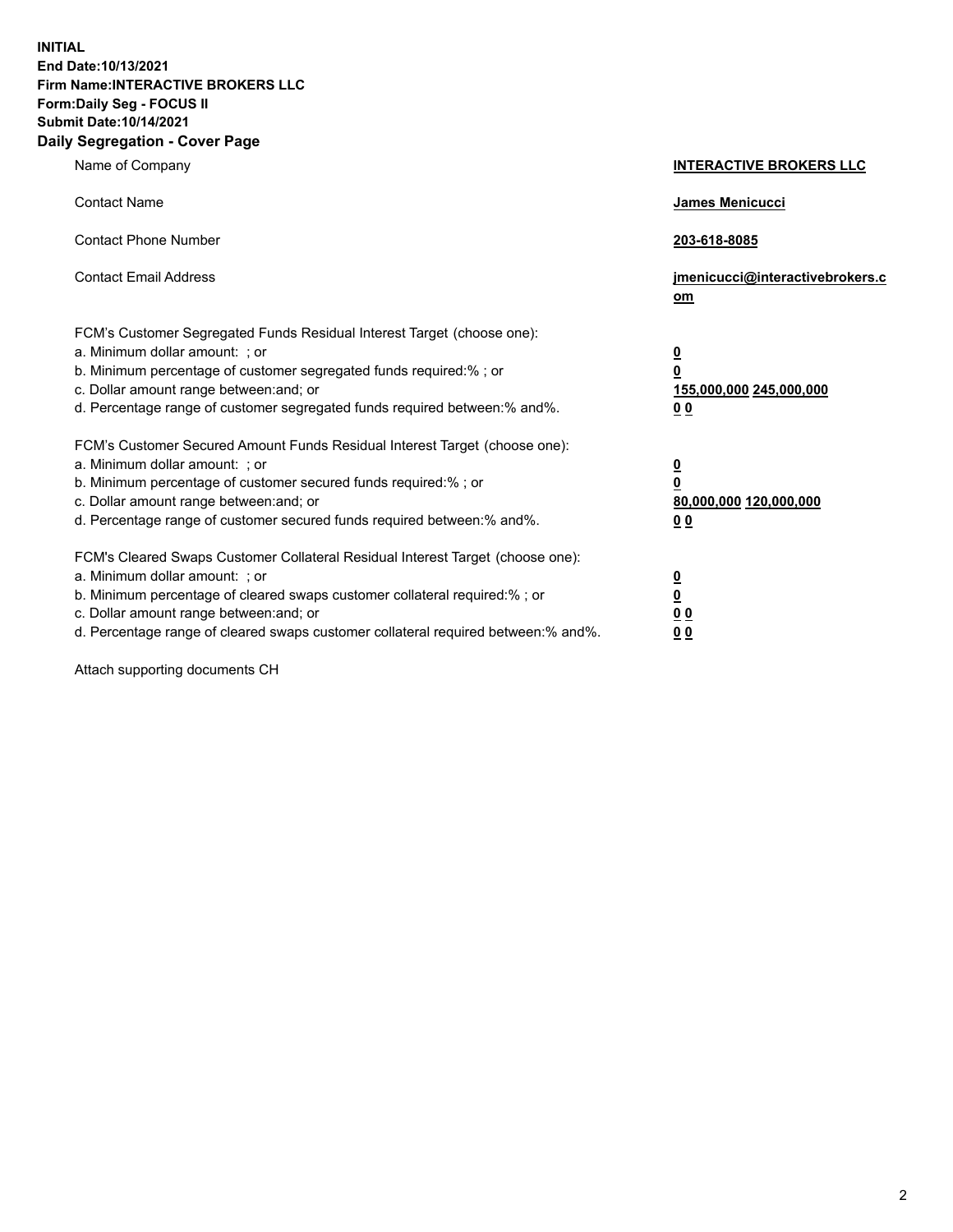## **INITIAL End Date:10/13/2021 Firm Name:INTERACTIVE BROKERS LLC Form:Daily Seg - FOCUS II Submit Date:10/14/2021 Daily Segregation - Secured Amounts**

|     | Dally Segregation - Secured Amounts                                                         |                                  |
|-----|---------------------------------------------------------------------------------------------|----------------------------------|
|     | Foreign Futures and Foreign Options Secured Amounts                                         |                                  |
|     | Amount required to be set aside pursuant to law, rule or regulation of a foreign            | $0$ [7305]                       |
|     | government or a rule of a self-regulatory organization authorized thereunder                |                                  |
| 1.  | Net ledger balance - Foreign Futures and Foreign Option Trading - All Customers             |                                  |
|     | A. Cash                                                                                     | 514, 172, 385 [7315]             |
|     | B. Securities (at market)                                                                   | $0$ [7317]                       |
| 2.  | Net unrealized profit (loss) in open futures contracts traded on a foreign board of trade   | 5,226,412 [7325]                 |
| 3.  | Exchange traded options                                                                     |                                  |
|     | a. Market value of open option contracts purchased on a foreign board of trade              | 134,951 [7335]                   |
|     | b. Market value of open contracts granted (sold) on a foreign board of trade                | $-5,298$ [7337]                  |
| 4.  | Net equity (deficit) (add lines 1. 2. and 3.)                                               | 519,528,450 [7345]               |
| 5.  | Account liquidating to a deficit and account with a debit balances - gross amount           | 16,678 [7351]                    |
|     | Less: amount offset by customer owned securities                                            | 0 [7352] 16,678 [7354]           |
| 6.  | Amount required to be set aside as the secured amount - Net Liquidating Equity              | 519, 545, 128 [7355]             |
|     | Method (add lines 4 and 5)                                                                  |                                  |
| 7.  | Greater of amount required to be set aside pursuant to foreign jurisdiction (above) or line | 519, 545, 128 [7360]             |
|     | 6.                                                                                          |                                  |
|     | FUNDS DEPOSITED IN SEPARATE REGULATION 30.7 ACCOUNTS                                        |                                  |
| 1.  | Cash in banks                                                                               |                                  |
|     | A. Banks located in the United States                                                       | 195,112,989 [7500]               |
|     | B. Other banks qualified under Regulation 30.7                                              | 0 [7520] 195,112,989 [7530]      |
| 2.  | <b>Securities</b>                                                                           |                                  |
|     | A. In safekeeping with banks located in the United States                                   | 270,995,080 [7540]               |
|     | B. In safekeeping with other banks qualified under Regulation 30.7                          | 0 [7560] 270,995,080 [7570]      |
| 3.  | Equities with registered futures commission merchants                                       |                                  |
|     | A. Cash                                                                                     | $0$ [7580]                       |
|     | <b>B.</b> Securities                                                                        | $0$ [7590]                       |
|     | C. Unrealized gain (loss) on open futures contracts                                         | $0$ [7600]                       |
|     | D. Value of long option contracts                                                           | $0$ [7610]                       |
|     | E. Value of short option contracts                                                          | 0 [7615] 0 [7620]                |
| 4.  | Amounts held by clearing organizations of foreign boards of trade                           |                                  |
|     | A. Cash                                                                                     | $0$ [7640]                       |
|     | <b>B.</b> Securities                                                                        | $0$ [7650]                       |
|     | C. Amount due to (from) clearing organization - daily variation                             | $0$ [7660]                       |
|     | D. Value of long option contracts                                                           | $0$ [7670]                       |
|     | E. Value of short option contracts                                                          | 0 [7675] 0 [7680]                |
| 5.  | Amounts held by members of foreign boards of trade                                          |                                  |
|     | A. Cash                                                                                     | 163,340,388 [7700]               |
|     | <b>B.</b> Securities                                                                        | $0$ [7710]                       |
|     | C. Unrealized gain (loss) on open futures contracts                                         | 10,970,217 [7720]                |
|     | D. Value of long option contracts                                                           | 134,951 [7730]                   |
|     | E. Value of short option contracts                                                          | -5,298 [7735] 174,440,258 [7740] |
| 6.  | Amounts with other depositories designated by a foreign board of trade                      | $0$ [7760]                       |
| 7.  | Segregated funds on hand                                                                    | $0$ [7765]                       |
| 8.  | Total funds in separate section 30.7 accounts                                               | 640, 548, 327 [7770]             |
| 9.  | Excess (deficiency) Set Aside for Secured Amount (subtract line 7 Secured Statement         | 121,003,199 [7380]               |
|     | Page 1 from Line 8)                                                                         |                                  |
| 10. | Management Target Amount for Excess funds in separate section 30.7 accounts                 | 80,000,000 [7780]                |
| 11. | Excess (deficiency) funds in separate 30.7 accounts over (under) Management Target          | 41,003,199 [7785]                |
|     |                                                                                             |                                  |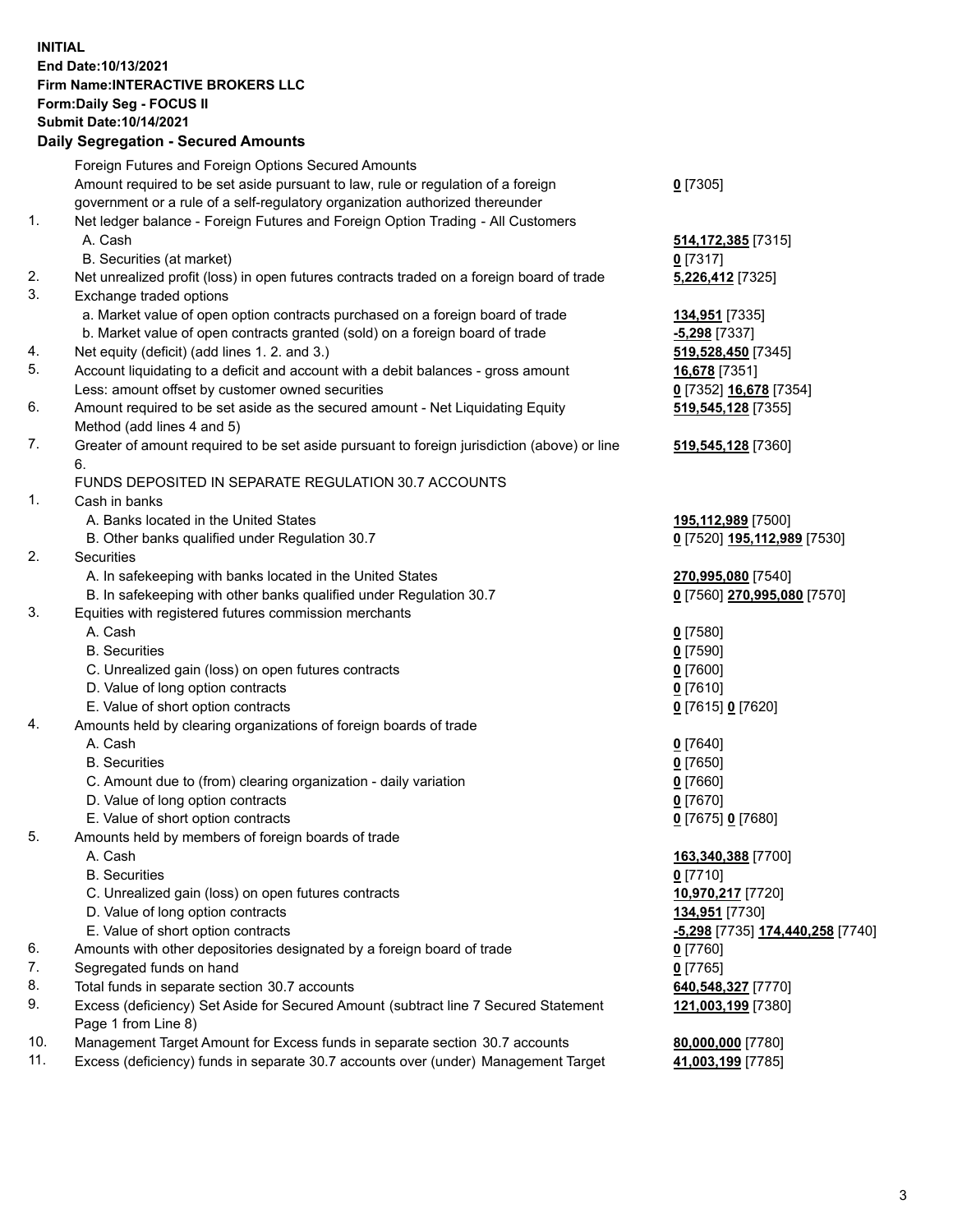**INITIAL End Date:10/13/2021 Firm Name:INTERACTIVE BROKERS LLC Form:Daily Seg - FOCUS II Submit Date:10/14/2021 Daily Segregation - Segregation Statement** SEGREGATION REQUIREMENTS(Section 4d(2) of the CEAct) 1. Net ledger balance A. Cash **7,090,311,386** [7010] B. Securities (at market) **0** [7020] 2. Net unrealized profit (loss) in open futures contracts traded on a contract market **369,360,148** [7030] 3. Exchange traded options A. Add market value of open option contracts purchased on a contract market **454,385,844** [7032] B. Deduct market value of open option contracts granted (sold) on a contract market **-330,029,744** [7033] 4. Net equity (deficit) (add lines 1, 2 and 3) **7,584,027,634** [7040] 5. Accounts liquidating to a deficit and accounts with debit balances - gross amount **1,098,630** [7045] Less: amount offset by customer securities **0** [7047] **1,098,630** [7050] 6. Amount required to be segregated (add lines 4 and 5) **7,585,126,264** [7060] FUNDS IN SEGREGATED ACCOUNTS 7. Deposited in segregated funds bank accounts A. Cash **2,013,106,581** [7070] B. Securities representing investments of customers' funds (at market) **3,239,460,210** [7080] C. Securities held for particular customers or option customers in lieu of cash (at market) **0** [7090] 8. Margins on deposit with derivatives clearing organizations of contract markets A. Cash **1,986,743,084** [7100] B. Securities representing investments of customers' funds (at market) **410,573,070** [7110] C. Securities held for particular customers or option customers in lieu of cash (at market) **0** [7120] 9. Net settlement from (to) derivatives clearing organizations of contract markets **22,099,847** [7130] 10. Exchange traded options A. Value of open long option contracts **454,312,352** [7132] B. Value of open short option contracts **-330,002,783** [7133] 11. Net equities with other FCMs A. Net liquidating equity **0** [7140] B. Securities representing investments of customers' funds (at market) **0** [7160] C. Securities held for particular customers or option customers in lieu of cash (at market) **0** [7170] 12. Segregated funds on hand **0** [7150] 13. Total amount in segregation (add lines 7 through 12) **7,796,292,361** [7180] 14. Excess (deficiency) funds in segregation (subtract line 6 from line 13) **211,166,097** [7190] 15. Management Target Amount for Excess funds in segregation **155,000,000** [7194] 16. Excess (deficiency) funds in segregation over (under) Management Target Amount **56,166,097** [7198]

Excess